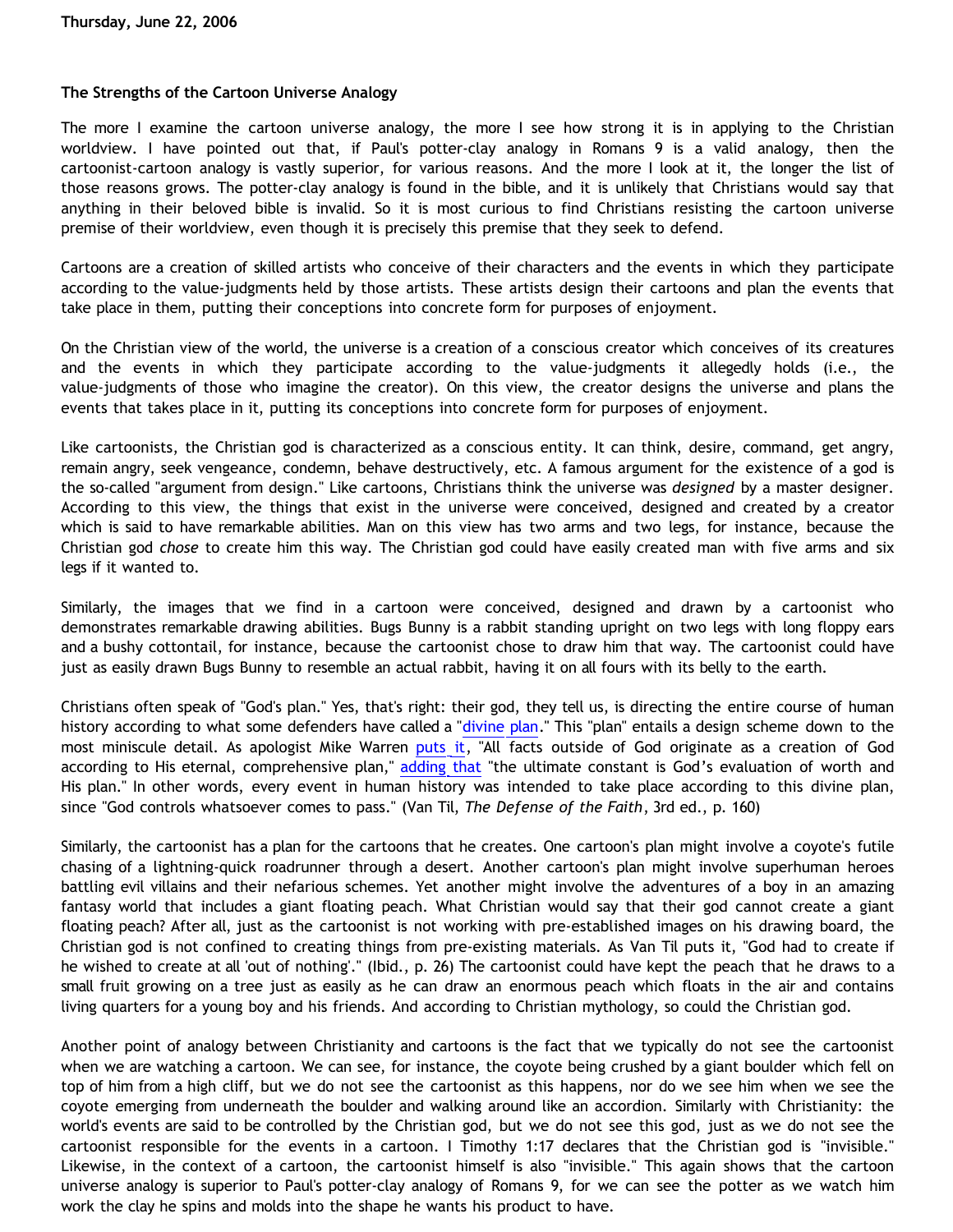For these and other points that I have brought out in the past, it is clear that the cartoon universe analogy more fittingly models the Christian conception of the universe than the analogy we find in Romans 9. If Paul's potter-clay analogy is valid, then the cartoonist-cartoon analogy is vastly more valid. What Christian would say that something in the bible is not valid? Again, I am simply exposing the inherent absurdity of Christian theism as a worldview on its own terms. It is not my fault that Christianity conceives of the universe in a manner that is analogous to a cartoon. And it is not my fault that the world that a cartoon paints is fake. So it will not do to chastise me for the astounding appropriateness of the cartoon universe analogy. Christians who object to the cartoon universe analogy should take a closer look at what they're telling non-believers to believe. An argument for Christianity is essentially an argument for the cartoon universe premise.

by Dawson Bethrick

*posted by Bahnsen Burner at [8:00 AM](http://bahnsenburner.blogspot.com/2006/06/strengths-of-cartoon-universe-analogy.html)*

## **3 Comments:**

[the\\_arkie](http://www.blogger.com/profile/26467963) said...

Dawson,

This is a general comment regarding the many posts on this site. Thanks for the opportunity to revisit some good cartoon memories. I have read some of what you have written and I am immediately impressed by the logical coherence of your arguments. So I hope that you will understand that my comments should not be viewed in any way as an attack on your intelligence. But I would like to suggest a few things for your consideration.

1) Since you prefer the rationalistic approach, what would be your view of evidential apololgetics?

In contrast to presuppositional apologetics, which require the person to believe certain standard absolutes about God and the universe before ever being able to come to know God, evidential apologetic are first and foremost, evidence based. That would certainly be more in keeping with your rationalistic approach. Some of your comments or posts would indicate that your conclusion is that evidence does not support the existence of a God who is the sovereign creator of all things, but I think that it is important for you to never completely rule out the possibility that the God of the Bible exists. In other words, based upon your present view of the evidence as you have come to see it, Jehovah is not real and the Bible is not authoritative. That has now become for you, your presupposition. If presuppositionalism as a mode of rational thought is incorrect, be careful that you do not come to the same place by your own rational thought. You may later gain more pieces to the puzzle. You might want to leave room for the possiblity of changing your mind. What if your presupposition . . . that rational human thought is the highest standard of truth . . . ends up being faulty?

2) Your communicative skills may be superior to most, but that does not mean that your conclusions are.

I was often frustrated as a student by one particular English teacher. I learned much from her, because she was very intelligent and highly skilled in the English language, but the frustration came from not being able to "out-debate" her. Even when I knew that she was wrong and I was right, she could still "win" the argument. Even when SHE knew that she was wrong (and would smile at me with a knowing look on her face), she could still "win" the argument. I could say more, but it would sound like I am trying to flatter you by praising your intelligence. Just remember that it is possible to be an impeccible debater, and still be wrong.

3) If your own intelligent words and thoughts are carefully crafted, does not reason lead us to conclude that the source of your intelligence (your mind/your brain) is carfully crafted as well?

At this point, I doubt that the suggestion of an "intelligent designer" comes as a surprise. Nevertheless, it amazes me to think that such an intelligent person as yourself would not acknowledge your creator. Wouldn't it be a shame to come to the end of life and find out that you were wrong? Can you just imagine . . . imagine God saying to you that you had much less excuse than the majority of people since he had given you a superior intelligence to see all the intricacies of his creation? Can you imagine standing in his presence, and suddenly realizing that you had used the mind that he had given you . . . to marginalize his sovereignty or to reject the fact that he existed? I know you can come up with a rational response to this line of questioning, but nevertheless, what if?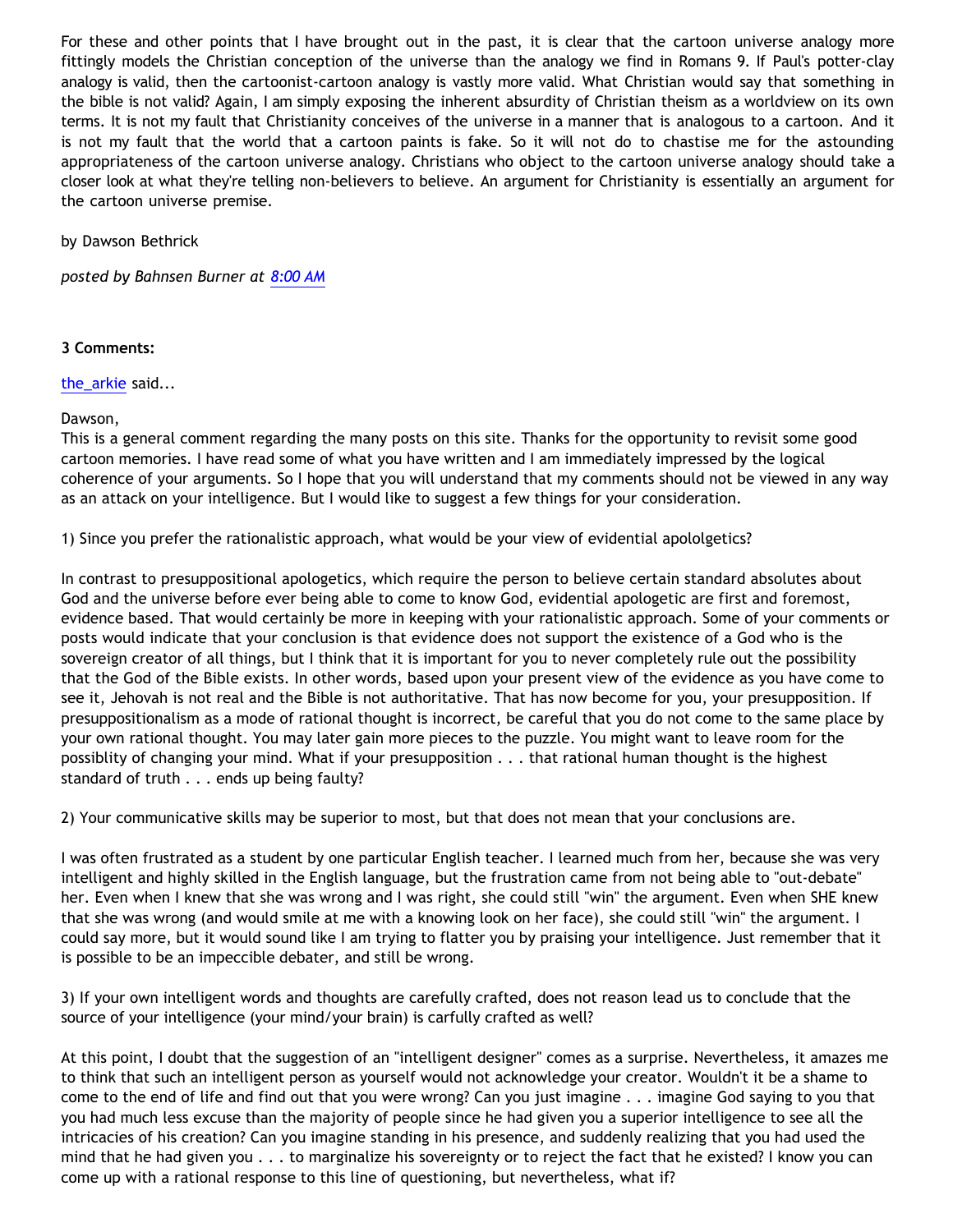4) Faith, by the nature of what it is, is much harder for the intelligent mind to submit itself to.

Faith requires leaning on someone or something else, instead of self. Quite frankly, you might not see any need to do so. A person with seemingly impeccable logic would have much more reason to feel self-sufficient. If you feel like you have something solid to lean upon, why would you look for anything firmer to give you support? Especially when, from your perspective, other things seem to be as reliable as a swaying reed. Except in this case, the kind of support needed is not physical, but a support for life. Upon what should the whole of life be rested? For you, it seems that it is human logic and reasoning. And there is no doubt that what you have chosen is far superior to the weak things that many choose to rest their lives upon. Some rest their lives on physical security or provision. Some rest their lives on social acceptance or being loved. Some rest their lives on social superiority (physical, intellectual, talent-related, position/rank). And then others rest their lives on that which supercedes this present life . . . the possibility that there is presently something that transcends what we call space and time. Ultimately, even though I could call upon an enormous body of evidence to demonstrate the reality of Jehovah and the reliability of the Bible . . . ultimately that requires faith . . . faith in someone beyond yourself. To lean on someone who is presently unseen. And for a person with reason enough to trust himself, because of his intellectual prowess, faith of that kind is very difficult.

At the end of all this, I suppose that it is only fair that I appologize. Not for what I believe, but for the fact that I, a complete stranger to you, would expect you to listen seriously to what I have to say. We generally trust the opinions of those whom we have had opportunity to learn to be worthy of our trust. I am coming to you without a history. I am aware of the challenge that presents to your ability to "hear" me.

My motive is not to "dethrone" you or your position. My motive is to share with you some ideas for your consideration . . . just in case no one has ever taken the time to share them with you.

Only respond if you feel my comments are worthy of it.

Thanks for your patience.

Respectfully,

PAUL

[June 23, 2006 5:59 PM](http://bahnsenburner.blogspot.com/2006/06/115111076299210557)

[openlyatheist](http://www.blogger.com/profile/21582664) said...

Dawson,

I had a teacher who once illustrated the evolution of metaphors for comparing "the mind" to technology. He said: "First, it was: The mind is like an adding machine. As time went on, it became: The mind is like a computer. Today it is: The mind is like a hologram."

You have gone from Clay to Cartoon. I think you should update the Christian universe to "3D Computer Animation." That sounds more sophisticated, no? Computer animators can do way more than cartoonists, and cheaper. ;)

[June 23, 2006 10:53 PM](http://bahnsenburner.blogspot.com/2006/06/115112843905897659)

[Bahnsen Burner](http://www.blogger.com/profile/7766918) said...

Paul,

Thank you for your kind comments and thought-provoking questions. I'm glad you stopped by and have taken a look at some of my blog articles, and am giving some thought to your questions and the issues you raised. I hope to get a response posted either later today or early this coming week. So please stay tuned!

## Openlyatheist,

Thanks for stopping by again. Interesting analogy about the mind, comparing it to various technological advances. I'm reminded of Peikoff's comparison of knowledge to a modern city when he sought to illustrate the hierarchical nature of rational knowledge in concrete terms. He wrote: